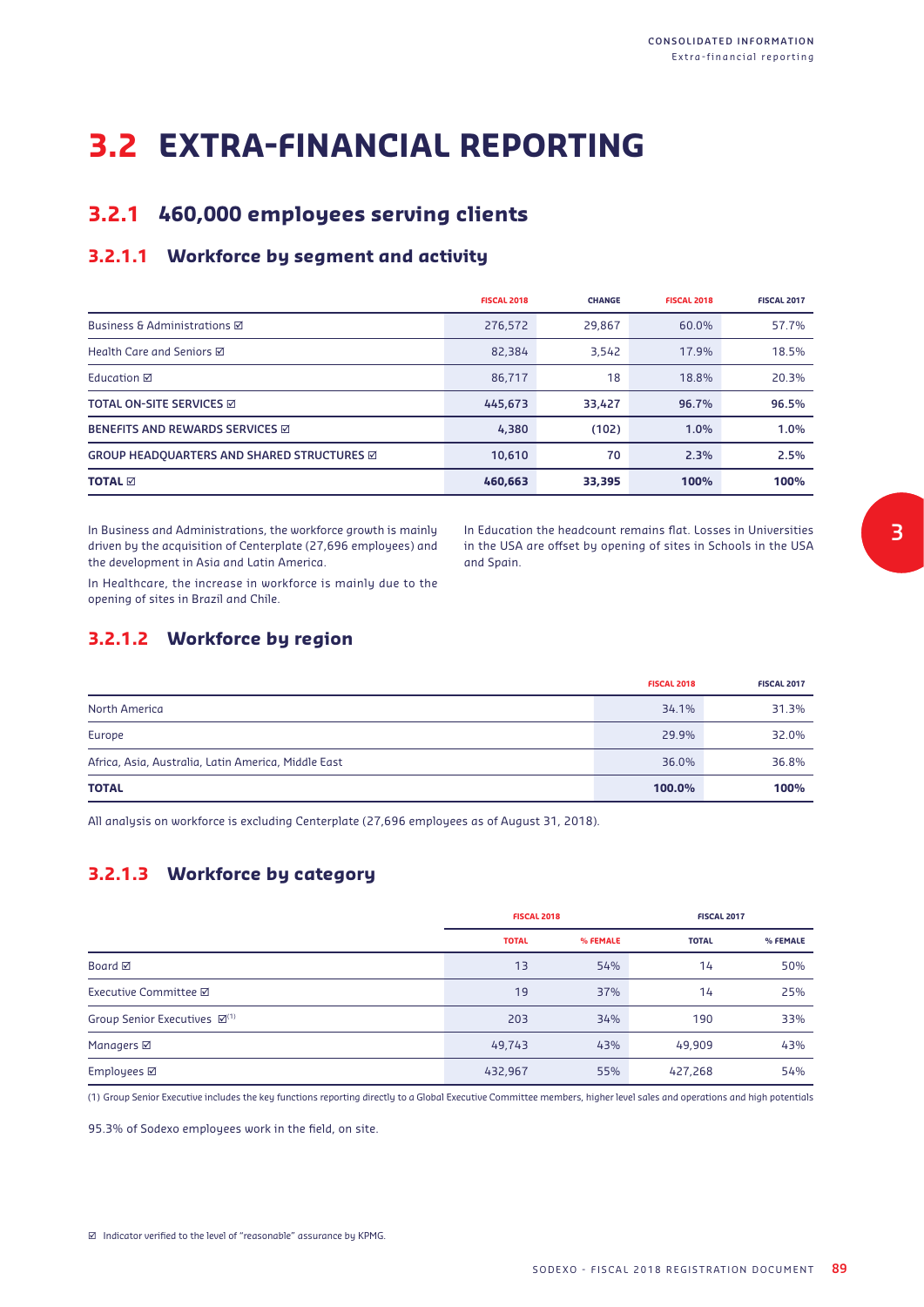## **3.2.1.4 Workforce per age**

|                | <b>FISCAL 2018</b> |                 | <b>FISCAL 2017</b> |                 |
|----------------|--------------------|-----------------|--------------------|-----------------|
|                | <b>EMPLOYEES</b>   | <b>MANAGERS</b> | <b>EMPLOYEES</b>   | <b>MANAGERS</b> |
| Under 30 years | 27.4%              | 11.9%           | 28.0%              | 12.4%           |
| 30-40 years    | 23.6%              | 30.7%           | 23.3%              | 30.4%           |
| 40-50 years    | 22.3%              | 29.5%           | 22.6%              | 29.8%           |
| 50-60 years    | 19.4%              | 21.9%           | 19.1%              | 21.9%           |
| Over 60 years  | 7.3%               | 6.0%            | 6.9%               | 5.6%            |
| <b>TOTAL</b>   | 100%               | 100%            | 100%               | 100%            |

| (in number of years)     | <b>FISCAL 2018</b> | <b>FISCAL 2017</b> |
|--------------------------|--------------------|--------------------|
| Managers                 | 8.3                | 8.3                |
| Employees                | 4.8                | 4.6                |
| <b>AVERAGE SENIORITY</b> | 4.8                | 4.6                |

### **3.2.1.5 New hires excluding acquisitions & transfers**

|           | <b>FISCAL 2018</b> | <b>FISCAL 2017</b> | <b>CHANGE</b> |
|-----------|--------------------|--------------------|---------------|
| Employees | 161,365            | 151,741            | 9,624         |
| Managers  | 6,117              | 8,109              | (1,992)       |
|           | 167,482            | 159,850            | 7,632         |

Hires have increased in Fiscal 2018, mainly driven by Business and Administrations in countries that are growing strongly such as India, China and Brazil.

In some countries hires have slightly reduced in correlation with the decrease in the number of departures.

### **3.2.1.6 Departures by reason on continuous contract (excluding site loss)**

|                                   | <b>FISCAL 2018</b> | <b>FISCAL 2017</b> | <b>CHANGE</b> |
|-----------------------------------|--------------------|--------------------|---------------|
| Resignations (less than 3 months) | 33,353             | n.a.               | n.a.          |
| Resignations (after 3 months)     | 81,770             | n.a.               | n.a.          |
| <b>TOTAL RESIGNATIONS</b>         | 115,123            | 110,291(1)         | 4,832         |
| Dismissals or Redundancy          | 33,972             | 34,154             | (182)         |
| Retirement and other reasons      | 4,093              | 4.573              | (480)         |
| <b>TOTAL NUMBER OF DEPARTURES</b> | 153,188            | 149,018            | 4,170         |

(1) Split of resignations is not available for Fiscal 2017.

## **3.2.1.7 Retention**

| Retention Rate for Total Workforce Ø | 80.9% |
|--------------------------------------|-------|
| Retention Rate for Site Management ⊠ | 86.6% |

The retention rate is calculated on the basis of resignations after more than 3 months of service and is therefore not comparable with last year's published figures.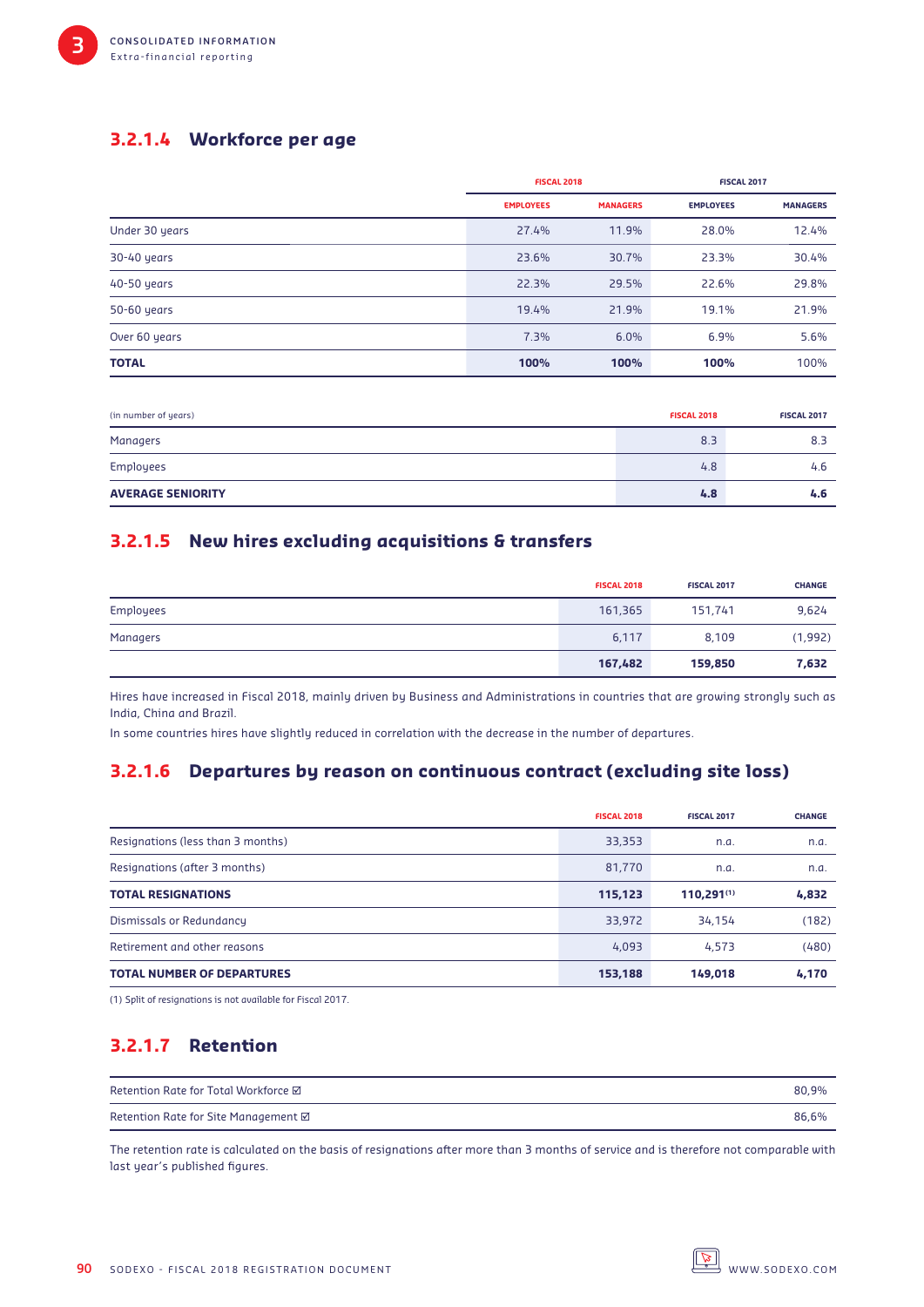| <b>RETENTION RATE FOR SITE MANAGERS</b> | <b>COUNTRIES</b>                                                                               |
|-----------------------------------------|------------------------------------------------------------------------------------------------|
| $>90\%$                                 | France, Italy, Spain, Germany, Belgium, Netherlands, Brazil, Chile, Argentina, Finland, Sweden |
| 80%-90%                                 | USA, Canada, UK, China, Colombia                                                               |
| $< 80\%$                                | India, Russia                                                                                  |

## **3.2.2 Engaged employees**

The employee engagement rate – expressing both satisfaction and involvement – is a key performance indicator for Sodexo, which seeks to become one of the most admired companies by its employees in the world.

In April 2018, Sodexo conducted its seventh international engagement survey with all employees of at least six months seniority, or 386,262 employees in 55 countries. The survey, conducted online, attracted a high participation rate of 62% (*versus* 57% in 2016). For the fifth consecutive time, the employee engagement rate increased. In 2018, it reaches 69% (1 point increase compared to the last survey), well above the 64% benchmark rate (1).

Local survey results are then shared with teams to develop tangible action plans. These plans are used to improve performance on issues such as absenteeism, health and safety and employee retention, so as to continue to enhance QoL for employees, to in turn enhance quality of life for consumers and productivity for clients.

|                                                                                                                                                                 | <b>JUNE 2018</b> | <b>JUNE 2016</b> | <b>CHANGE</b> |
|-----------------------------------------------------------------------------------------------------------------------------------------------------------------|------------------|------------------|---------------|
| Number of respondents                                                                                                                                           | 239,520          | 208,775          | $+15%$        |
| Engagement Rate $\boxtimes$                                                                                                                                     | 69%              | 68%              | $+1$ pt       |
| % of employees rating Sodexo as the best employer in its sector                                                                                                 | 84%              | 88%              | $-4$ pts      |
| % of employees believing that Sodexo values diversity (such as age, gender,<br>culture and origin, religion, sexual orientation and providing opportunities for |                  |                  |               |
| individuals with disabilities) in the workplace                                                                                                                 | 82%              | 80%              | $+2$ pts      |
| % of employees considering Sodexo to be a socially and environmentally<br>responsible company                                                                   | 80%              | 80%              |               |

## **3.2.3 Investment in employee skills development**

### **3.2.3.1 Training employees to respond to client needs**

Sodexo is convinced that the satisfaction of its clients and consumers depends largely on the skills and talents of its employees. The Training and Development Department offers Sodexo employees a wide range of professional and learning programs.

|                                                               | <b>FISCAL 2018</b> | <b>FISCAL 2017</b> | <b>CHANGE</b> |
|---------------------------------------------------------------|--------------------|--------------------|---------------|
| Total number of training hours                                | 6.232.374          | 5.802.417          | $+7.4%$       |
| Average number of hours of training per employee              | 14.6               | 13.6               | $+7.2%$       |
| % of client sites providing training on sustainable practices | 49.2%              | 49.4%              | $-0.2$ pt     |

The number of hours of training increased in FY18 mainly due to the deployment of the Sodexo Ambassador program and an increasing focus on regulatory training. Sodexo Ambassador program ensures that our 460,000 employees have a consistent understanding of what Sodexo stands for and how we all improve quality of life.

<sup>1</sup> Aon Hewitt client companies.

<sup>⊠</sup> Indicator verified to the level of "reasonable" assurance by KPMG.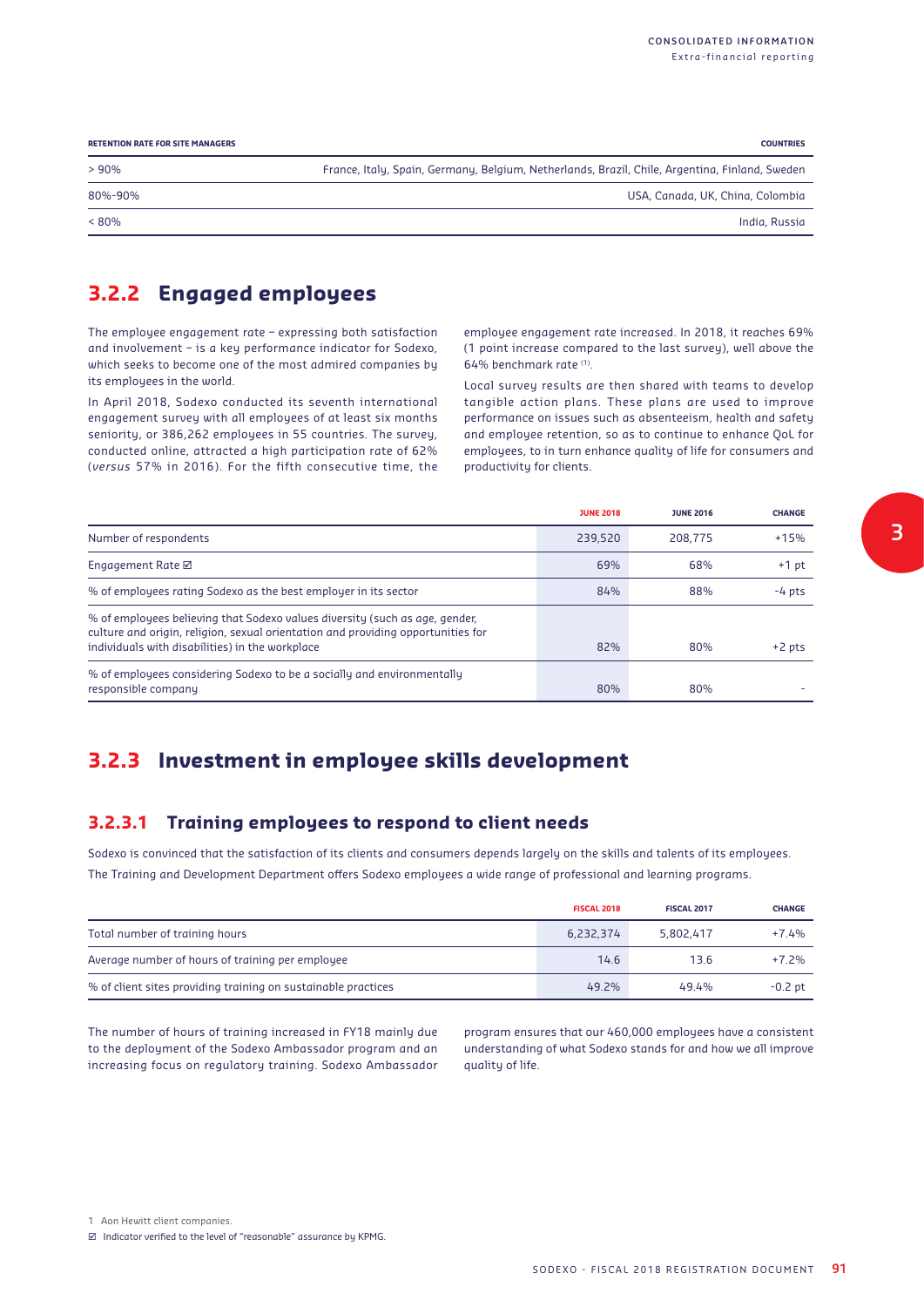## **3.2.3.2 Internal promotion at the heart of Sodexo's model**

The Company encourages employees to develop a career plan, to explore new professional horizons and take on new responsibilities. This is dependent upon providing multiple opportunities through continued growth, the evolution of the portfolio of activities and the variety of its professions.

|                                                   | <b>FISCAL 2018</b> | <b>FISCAL 2017</b> |
|---------------------------------------------------|--------------------|--------------------|
| % of <b>off-site managers promoted</b> internally | 6.6%               | 7.5%               |
| % of <b>on-site managers promoted</b> internally  | 8.7%               | 8.5%               |
| % of <b>employees</b> promoted internally         | 3.5%               | 3.2%               |

### **3.2.4 Flexible organization, respectful of employees, offering good working conditions**

Because people work better when they work in a professionally fulfilling, stable and secure environment, Sodexo ensures that its employees are the first to benefit from its mission to improve Quality of Life. Sodexo is committed to improving the well-being of its employees.

The Group's organizational model ensures continuity of service quality, while remaining attentive to the expectations of its employees, in accordance with local regulations. Part-time work and use of fixed-term contracts provide the flexibility for business needs.

### **3.2.4.1 Ensuring employee safety**

At the heart of Sodexo's Health, Safety, Food Safety and Environment (HSE) commitment is its care for people, for the community of employees as well as for the 100 million consumers it serves every day. Health and Safety is the founding pillar on which the Group bases its mission to improve quality of life.

As such, Sodexo's Health and Safety Policy guides its actions in this area by defining minimum standards for each business entity and is based on OHSAS 18001.

Around the world, Sodexo promotes work flexibility for its employees, taking into account their lifestyle and ways of working. The Group facilitates a good work-life balance, improving individual performance. Committed and effective, Sodexo employees are thus able to deliver quality service to clients and consumers.

|                     | <b>FISCAL 2018</b> | <b>FISCAL 2017</b> |
|---------------------|--------------------|--------------------|
| % Workforce working |                    |                    |
| part-time           | <b>247%</b>        | 25.0%              |

|                        | <b>FISCAL 2018</b> | <b>FISCAL 2017</b> |
|------------------------|--------------------|--------------------|
| % of Group revenues    |                    |                    |
| of countries having    |                    |                    |
| one or more            |                    |                    |
| <b>OHSAS 18001</b>     |                    |                    |
| or ISO 45001           |                    |                    |
| certification $\nabla$ | 85.2%              | 81.8%              |

### **3.2.4.2 Work absenteeism and number of accidents**

|                                                                                                                                      | <b>FISCAL 2018</b> | <b>FISCAL 2017</b> |
|--------------------------------------------------------------------------------------------------------------------------------------|--------------------|--------------------|
| Number of work related accidents requiring leave $\boxtimes$                                                                         | 3,872              | 4.094              |
| Average number of work day absences per employee due to work-related accident or illness<br>and non-work-related accident or illness | 8.3                |                    |
| % LTIR reduction                                                                                                                     | 6.5%               | 16.5%              |
| % of Group revenues of countries employing environmental experts                                                                     | 96.9%              | 97 7%              |

The number of work day absences per employee has increased in Fiscal 2018. It is not comparable with prior years published figures due to a significant improvement in reporting quality in Latin America.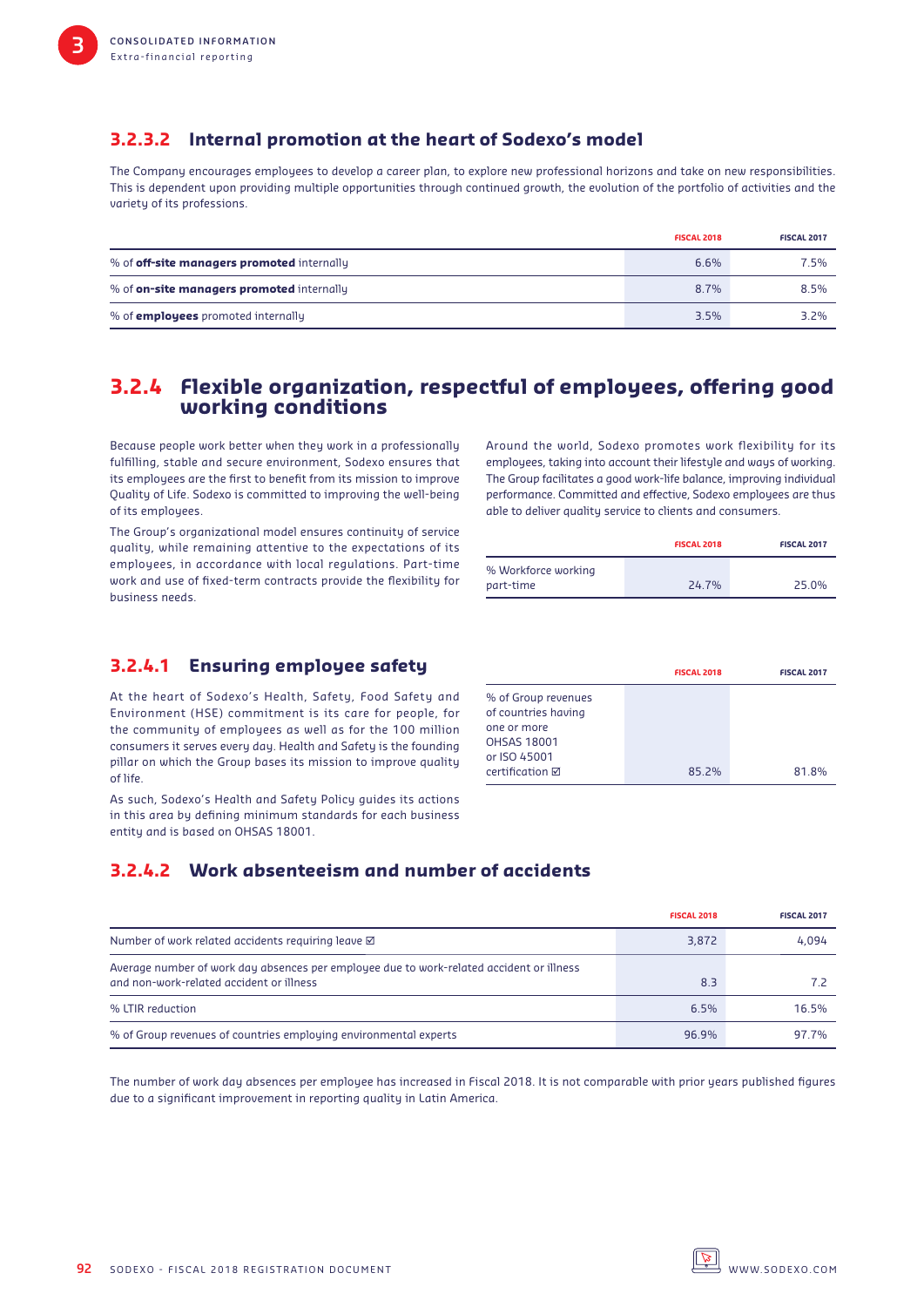## **3.2.4.3 Collective agreement for health and safety**

Sodexo develops and maintains open and constructive dialogue with duly recognized trade unions or other legal representatives of its employees on issues of mutual concern.

In France, more than 10 Committees and a dedicated team are working on the subject. All of our managers have been incentivized on the reduction of the Lost Time Injury Rate (LTIR).

In Sodexo's International Framework Agreement with the IUF (International Union of Food, agriculture, Hotel Restaurant Catering, Tobacco and Allied Worker 's Associations), its commitments include protection of health and safety through prevention and improvement measures while conforming with local legislation. Where appropriate, Sodexo's collective agreements may include provisions regarding health and safety. For example, in the United States, Sodexo has numerous agreements containing health and safety provisions.

|                                                                                                            | <b>FISCAL 2018</b> | <b>FISCAL 2017</b> |
|------------------------------------------------------------------------------------------------------------|--------------------|--------------------|
| % of workforce covered by collective agreements                                                            | 43.9%              | 46.1%              |
| % of workforce working in countries that have collective agreements<br>and are covered by these agreements | 89.2%              | 88.1%              |

## **3.2.5 Running business with integrity and respect for human rights wherever Sodexo operates**

Sodexo lives by its core values and its ethical principles. Every employee in the Group is expected to understand and to act in accordance with these values and principles. At the center of our ethical principles is our commitment to business integrity. To ensure integrity in all business dealings, Sodexo has adopted strict principles formulated in its Statement of Business Integrity. The statement is supported by a guide describing concrete situations that employees might encounter.

Sodexo's commitments to Human Rights and Fundamental Rights at Work are laid out in the Human Rights Policy and the Fundamental Rights at Work charter.

The Group's Human Rights policy is based on the UN Guiding Principles on Business and Human Rights, the Universal Declaration of Human Rights and the International Labour Organization's (ILO) Declaration on Fundamental Principles and Rights at Work.

Our occupational Health and Safety policy is encapsulated in the Group Health and Safety Policy and Environmental Policy is covered by Better Tomorrow 2025.

Our responsible business requirements in relation to suppliers and sub-contractors are set out in the Sodexo Supplier Code of conduct, to which suppliers and sub-contractors are required to commit, as a condition of doing business with Sodexo. This Supplier Code of conduct is supported by a Guide to help our suppliers to understand and act on their obligations.

To further strengthen the Group's responsible business conduct and governance standards, and to review the impact of legal and regulatory developments, a working group has been established. The working group brings together the heads of all relevant functions who will play a central role in the definition, implementation and monitoring of the systems designed to ensure that all Group activities are robust and compliant.

|                                                                                                                                      | <b>FISCAL 2018</b> | <b>FISCAL 2017</b> |
|--------------------------------------------------------------------------------------------------------------------------------------|--------------------|--------------------|
| % of workforce working in countries having the Sodexo Statement of Business Integrity available<br>in at least one official language | 96.8%              | 96.7%              |
| % of Group revenues of countries having implemented Sodexo's 10 People Fundamentals ⊠                                                | 80.5%              | N/A                |
| % of workforce working in countries having the Group Human Rights policy available in at least<br>one official language              | 96.9%              | 96.9%              |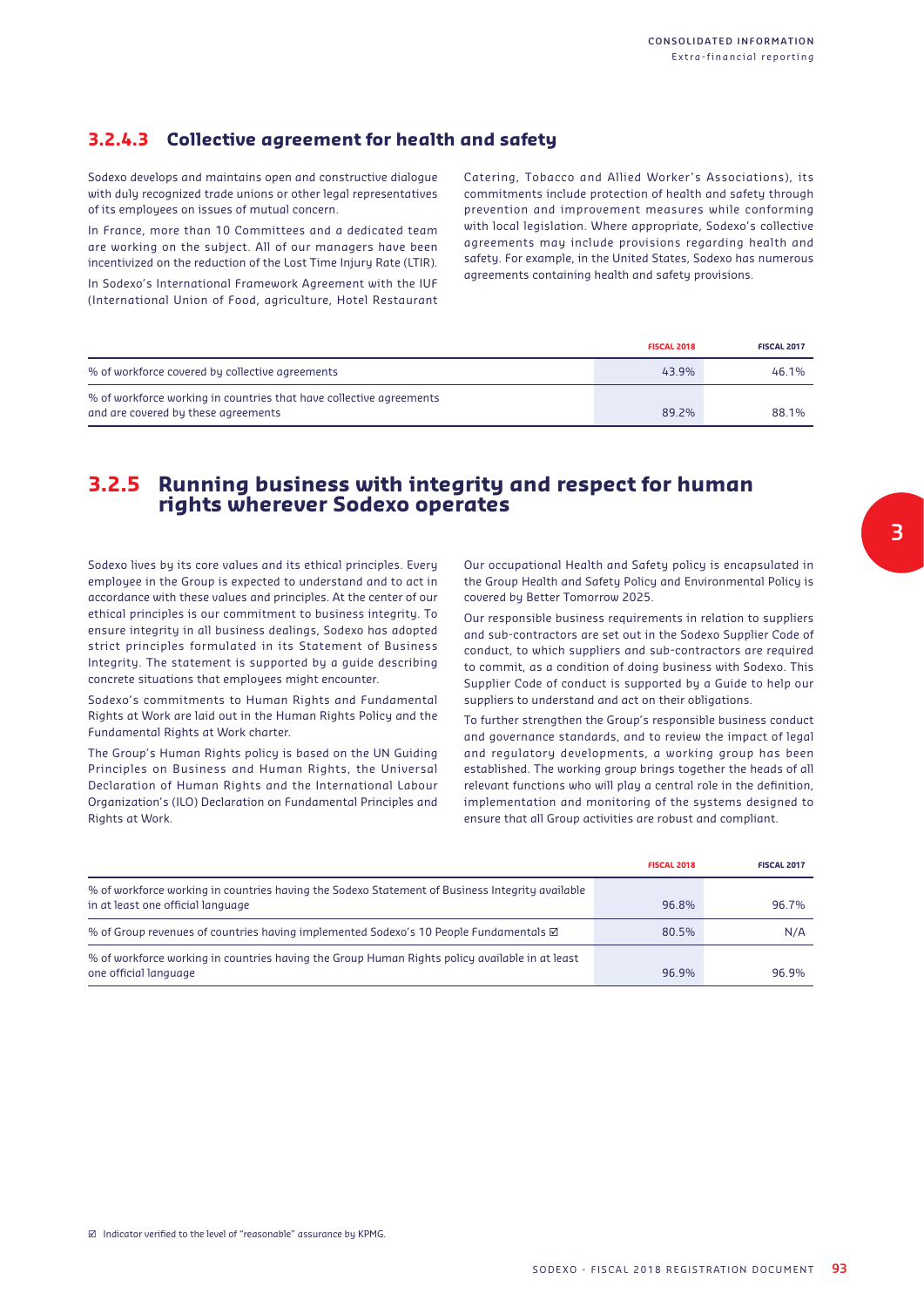## **3.2.6 Our commitments as a service provider**

#### **3.2.6.1 Provide and encourage our consumers to access healthy lifestyle choices**

Serving 100 million consumers each day, we recognize our responsibility to understand and provide for their unique needs and to respond to their long-term aspirations.

It represents both an opportunity and obligation for Sodexo to promote and encourage healthier choices that improve quality of life for millions of people.

|                                                                                                                                                                      | <b>FISCAL 2018</b> | <b>FISCAL 2017</b> | <b>CHANGE</b> |
|----------------------------------------------------------------------------------------------------------------------------------------------------------------------|--------------------|--------------------|---------------|
| % of On-site Services revenues of countries having a system to ensure that<br>employees with food service responsibilities are trained in compliance with local laws |                    |                    |               |
| and regulations and Global Food Safety and Hygiene Policy                                                                                                            | 96.0%              | 95.3%              | $+0.7$ pt     |
| % of Group revenues of countries having one or more ISO 9001 certification                                                                                           | 94.4%              | 95.5%              | $-1.1$ pt     |
| % of On-site Services revenues of countries having either ISO 9001 or ISO 22000                                                                                      |                    |                    |               |
| certification for food safety $\boxtimes$                                                                                                                            | 98.5%              | 97.4%              | $+1.1$ pt     |
| % of On-site Services revenues of countries providing Health and Wellness Services<br>including physical wellness services                                           | 81.4%              | 82.6%              | $-1.2$ pt     |
| % of Group revenues having a nutritional hotline, webline or other digital tool<br>or application to provide nutritional advice for consumers                        | 90.1%              | 72.6%              | $+17.5$ pts   |
| % of client sites implementing actions that proactively address Sodexo's 10 Golden                                                                                   |                    |                    |               |
| Rules of Nutrition, Health and Wellness Ø                                                                                                                            | 65.6%              | 88.8%              | $-23.2$ pts   |
| Number of registered dietitians employed by Sodexo                                                                                                                   | 5,306              | 5.029              | $+277$        |

In Fiscal 2018, the calculation method related to the 10 Golden Rules of Nutrition, Health and Wellness indicator has changed. This change is aimed at enhancing and expanding our actions on nutrition, health and wellbeing across our client sites. On the same basis, the KPI would have been down by 2 pts.

#### **3.2.6.2 Promote local development, fair, inclusive and sustainable business practices**

Since its founding, Sodexo has worked to contribute to the economic and social development of the communities, regions and countries where it operates.

We are committed to making a positive impact on quality of life for people in local communities through our business activities. This is why we support communities, and contribute to creating positive interactions with mutual benefits.

|                                                                                                                                            | <b>FISCAL 2018</b> | <b>FISCAL 2017</b> | <b>CHANGE</b> |
|--------------------------------------------------------------------------------------------------------------------------------------------|--------------------|--------------------|---------------|
| % of Group revenues of countries having specific initiatives to integrate SMEs<br>(Small and Medium Enterprises) into Sodexo's Value Chain | 91.8%              | 91.4%              | $+0.4$ pt     |
| Number of active agreements with local communities, clients, NGOs and<br>associations to promote inclusion of SMEs in Sodexo's Value Chain | 180                | 180                |               |
| Our business value benefiting SMEs (in billions of euro)                                                                                   | 4.4                | 1.9                | $+2.5$        |
| % in kg of certified sustainable coffee                                                                                                    | 50.1%              | 43.2%              | $+6.9$ pts    |
| % of spend with contracted suppliers having signed the Sodexo Supplier Code                                                                |                    |                    |               |
| of conduct ⊠                                                                                                                               | 93.6%              | 91 7%              | $+1.9$ pt     |

Our business value benefiting SMEs has significantly increased in Fiscal 2018. This is mainly due to an increase in Brazil Benefits and Rewards and Romania Benefits and Rewards.

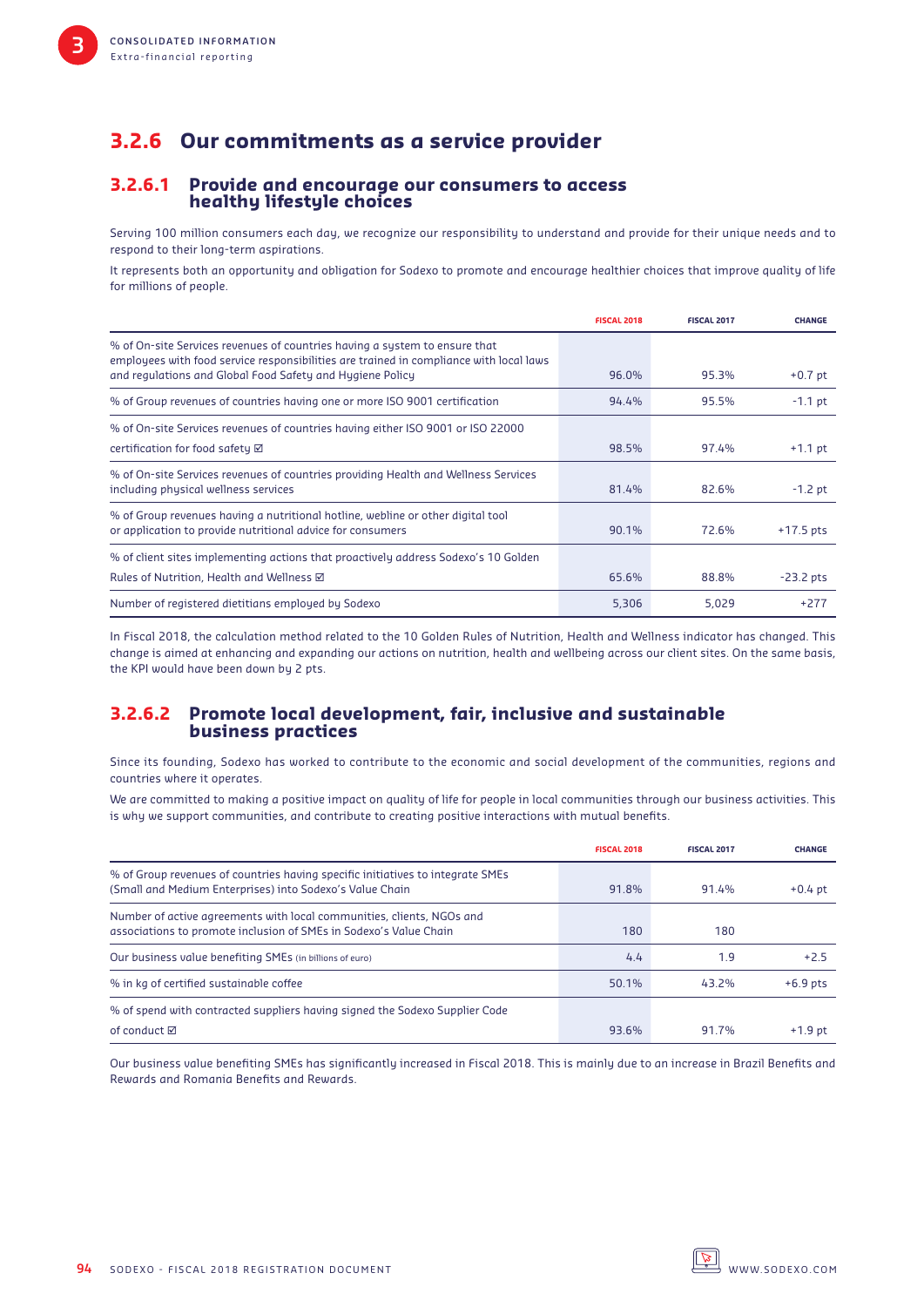#### **3.2.6.3 Source responsibly and provide management services that reduce carbon emissions**

A rich and resourceful planet is indispensable to quality of life in the long term. This is why Sodexo strives for a healthier planet in all we do.

Sourcing responsibly and managing services that contribute to reducing carbon emissions are two major areas of our business activities that reflect our commitment to protecting the environment.

|                                                                                                                                              | <b>FISCAL 2018</b> | <b>FISCAL 2017</b> | <b>CHANGE</b> |
|----------------------------------------------------------------------------------------------------------------------------------------------|--------------------|--------------------|---------------|
| <b>Sustainable supplies</b>                                                                                                                  |                    |                    |               |
| % of physical certified sustainable palm oil                                                                                                 | 59.5%              | 31.8%              | $+27.7$ pts   |
| % of cage free shell eggs (of the total of shell eggs purchased by Sodexo)                                                                   | 37.6%              | 25.4%              | $+12.2$ pts   |
| % of cage free liquid eggs (of the total liquid eggs purchased by Sodexo)                                                                    | 51.1%              | 28.6%              | $+22.5$ pts   |
| % of On-site Services revenues of countries having the Sodexo Animal Welfare Supplier<br>charter available in at least one official language | 95.5%              | 95.3%              | $+0.2$ pt     |
| % of certified sustainable fish and seafood as a % of total fish and seafood                                                                 | 38.7%              | 41.3%              | $-2.6$ pts    |
| % of sustainable fish and seafood which is sustainable as a % of total seafood (in kg)*                                                      | 80.7%              | 83.7%              | $-3$ pts      |
| % of spend on certified sustainable paper disposables as a % of total paper disposables $\boxtimes$                                          | 70.4%              | 80.0%              | $-9.6$ pts    |
| <b>Reduction in carbon emissions</b>                                                                                                         |                    |                    |               |
| % of Group revenues of countries having one or more ISO 14001 certification                                                                  | 90.8%              | 93.6%              | $-1.8$ pt     |
| Scope 1 and Scope 2 emissions energy consumption (in Mwh)**                                                                                  |                    | 669,688            | $+9%$         |
| Scope 1 and Scope 2 (market based) emissions (tCO <sub>2</sub> e)**                                                                          |                    | 144,468            | $+11%$        |
| % reduction in carbon emissions (compared to 2011 baseline) absolute**                                                                       |                    | 40%                |               |
| % reduction in carbon emissions (compared to 2011 baseline) intensity***                                                                     |                    | 53%                |               |
| % of client sites implementing heightened awareness and behavior steps<br>to reduce their consumption of energy                              | 34.6%              | 34.2%              | $+0.4$ pt     |
| % of client sites implementing heightened awareness and behavior steps<br>to reduce their consumption of blue water                          | 39.0%              | 40.0%              | $-1$ pt       |
| % of client sites implementing equipment and processes steps to reduce<br>their organic waste                                                | 87.5%              | 88.2%              | $-0.7$ pt     |
| % of client sites implementing equipment and processes steps to reduce<br>their non-organic waste                                            | 80.6%              | 80.7%              | $-0.1$ pt     |

Green listed or orange listed meeting control measures per Sodexo Sustainable Seafood Sourcing Guide.

\*\* Data for Fiscal 2017 in process, see our reporting methodology, so data provided with one year's delay.

There are no provisions made for risks related to the environment.

Physical certified sustainable palm oil, cage free shell eggs and cage free liquid eggs indicators have increased significantly compared to last year. These results reflect all the efforts put in place in countries towards a more responsible sourcing, including enhanced traceability and transparency throughout our supply chain.

Scope 1 and Scope 2 energy consumption and emissions have increased for Fiscal Year 2018 due mainly to Sodexo's growth in the facilities management services activity.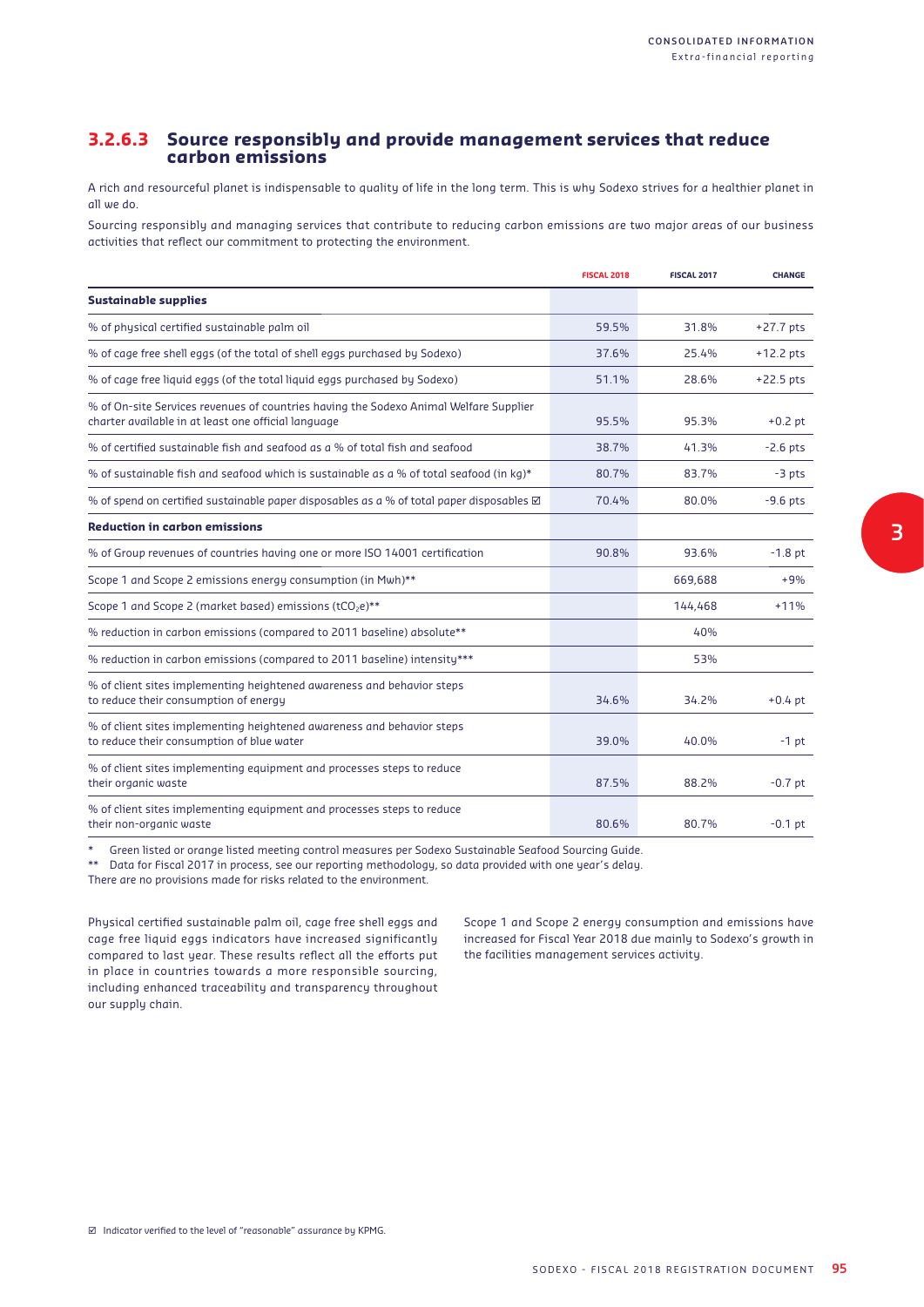## **3.2.7 Our commitments as a corporate citizen**

### **3.2.7.1 Fight hunger and malnutrition**

To act for a hunger-free world is to act for a better quality of life. Because we believe that Quality of Life begins when basic needs are met, Sodexo employees in the U.S. decided to create Stop Hunger in 1996.

Sustainably eradicating hunger and providing a fairer and happier world is the target set by the United Nations. Stop Hunger and Sodexo want to contribute to achieving it.

|                                                                   | <b>FISCAL 2018</b> | <b>FISCAL 2017</b> | <b>CHANGE</b> |
|-------------------------------------------------------------------|--------------------|--------------------|---------------|
| Funds invested in programs to empower women working to end hunger |                    |                    |               |
| in their communities (in thousand of euro)                        | 1.063              | 988                |               |

In addition of our project already engaged in Fiscal 2017, in Fiscal 2018 we have mainly increased our support to the WIA (Women In Africa), because we share the same vision and desire to support the empowerment of African women and the development of their businesses.

## **3.2.7.2 Drive diversity and inclusion as a catalyst for societal change**

Sodexo has always placed the advancement of women at the heart of its vision for economic, social and environmental development. As a company where diversity and inclusion is embedded into the way we work, Sodexo strives to broaden its influence in our local communities on key priorities such as advancing gender equality by sharing our expertise and working together with our partners.

|                                                                          | <b>FISCAL 2018</b> | <b>FISCAL 2017</b> | <b>CHANGE</b> |
|--------------------------------------------------------------------------|--------------------|--------------------|---------------|
| % of Group revenues of countries with initiatives to improve the quality |                    |                    |               |
| of life of women                                                         | 89.1%              | 77.1%              | $+12$ pts     |

% of Group revenues of countries with initiatives to improve the quality of life of women increased significantly mainly due to the implementation of initiatives in France this year, France representing more than 10% of our Group revenues.

### **3.2.7.3 Champion sustainable resource usage**

We live in a world of finite material resources whose biophysical capacity to replenish and absorb waste to land, air and water 'sinks' is limited.

Sodexo's growing ecosystem of NGOs and multi-stakeholder engagement is critical to tackling global issues like food waste.

|                                                                                 | <b>FISCAL 2018</b> | <b>FISCAL 2017</b> | <b>CHANGE</b> |
|---------------------------------------------------------------------------------|--------------------|--------------------|---------------|
| % of Group revenues of countries working to deliver on the United Nations' food |                    |                    |               |
| waste objective                                                                 | 65.9%              | 69.0%              | $-3.1$ pts    |

The drop in this indicator is due to the increase of the number of entities participating in the Annual Country Survey. Entities having participated for the first time this year, have not yet put in place initiatives helping to deliver on the United Nations' food waste objective.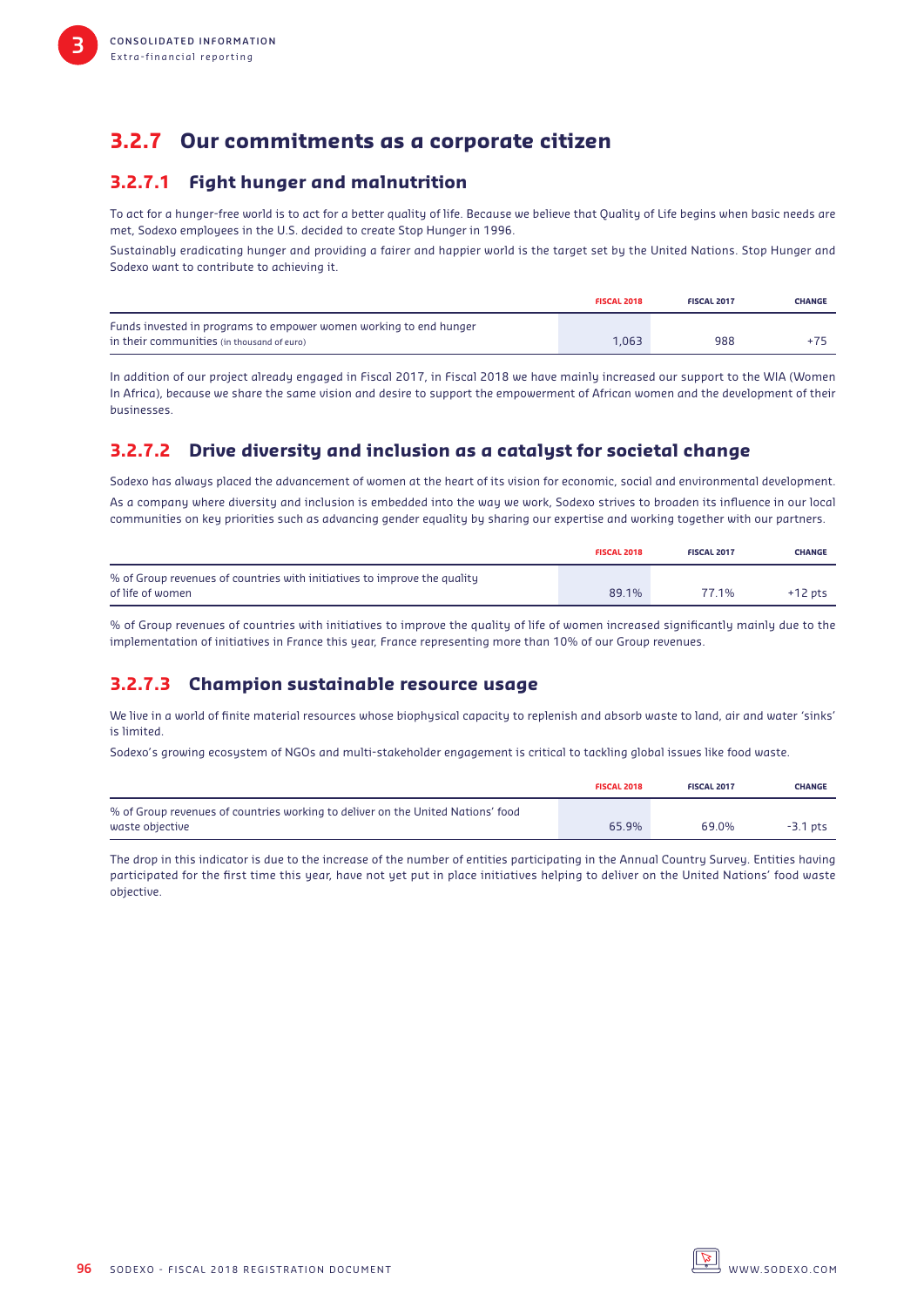## **3.2.8 Our reporting methodology**

#### **Choice of indicators**

In Fiscal 2018, we have decided to disclose or Corporate Responsibility related information and data in our Integrated Report (chapter 1), chapter 2 and chapter 3 of the present report.

- As part of the Integrated Report we have presented our Value Creation Model, our Materiality Matrix and our Corporate Responsibility Roadmap Better Tomorrow 2025. These three elements are linked and interdependent.
- Chapter 2 contains information of our concrete actions responding to key issues identified in our Materiality assessment.
- Chapter 3 presents our key performance indicators and their progress compared to the previous year.

Sodexo's Corporate Responsibility strategy requires that workforce and environmental performance be measured with clear indicators. These indicators take into consideration the decentralized and primarily client site-based nature of Sodexo's operations and were selected to meet the following reporting objectives:

- to comply with legal requirements such as the European nonfinancial Directive:
- to address the expectations of other external stakeholders, including shareholders and rating agencies;
- to provide reporting that is consistent with the requirements of the Global Reporting Initiative (GRI) and the United Nations Global Compact.

In addition, Sodexo's indicators:

- are key in allowing us to monitor the progress in the areas identified as key topics following our materiality assessment;
- include measures of the tangible benefits Sodexo brings to its clients;
- enhance employees' knowledge about Sodexo, increasing awareness and engagement;
- provide visibility on progress for Group and country management.

As part of its progressive journey, Sodexo has added some additional indicators this year and will continue to do so (*cf*. List of indicators).

#### **Scope of consolidation**

Indicators generally include all entities which are fully consolidated for financial reporting purposes, with the following exceptions:

- a new country added during the fiscal year is included in the reporting scope in the following fiscal year; and
- acquired entities are included as from the date of acquisition.

Additional restrictions may be applicable and are specified in the section below.

#### **Fiscal 2018 workforce indicators**

Workforce indicators are consolidated for all Sodexo entities (excluding Centerplate entity), Safety indicators cover On-site Services activity only, representing more than 96% of Group revenues. Other activities will join the reporting process in Fiscal 2019.

#### **Fiscal 2018 societal and environmental indicators**

Societal and environmental indicators are calculated and consolidated for entities representing at least between 70% and 98% of Group revenues.

Certain environmental indicators are applicable only to On-site Services or to Benefits and Rewards Services due to the nature of the indicator itself; for example, an indicator relating to the percentage of sustainable seafood purchased relates only to Onsite Services entities which provide foodservice.

#### **Reporting framework and tools**

Sodexo's commitments to social and environmental responsibility have always been central to the Group's fundamentals. The Group reinforced its workforce and environmental reporting in 2005 with the publication of its first Corporate Responsibility Report and further developed its sustainability performance processes in 2009 when its Corporate Responsibility roadmap, the Better Tomorrow Plan was launched. At the time, the Group committed to report its progress regularly and transparently. In 2016, Sodexo reconfirmed its conviction to continued progress as an employer, a service provider and a corporate citizen through an updated version of our roadmap, Better Tomorrow 2025.

Each year, Sodexo endeavors to improve its processes and to this end, has implemented a reporting tool with two modules for gathering and consolidating information.

Consistency checks are embedded within the tools and additional control testing is performed.

The consolidation of workforce data is performed by Group Human Resources with the exception of the Health and Safety data which is consolidated by Group Health and Safety and the consolidation of environmental data is performed by Group Corporate Responsibility.

Certain strategic workforce indicators are consolidated monthly or quarterly for a detailed follow up.

All information published in this report was also examined by the Group's external auditors.

In addition to the "limited assurance" delivered by the external auditors in relation to indicators published for the requirements of European directive, Sodexo obtained a higher level of assurance called "reasonable assurance" of the following key indicators:

- % of Group revenues of countries having implemented Sodexo's 10 People Fundamentals;
- Total Workforce, per activity and client segment;
- Retention rate for total workforce:

**3**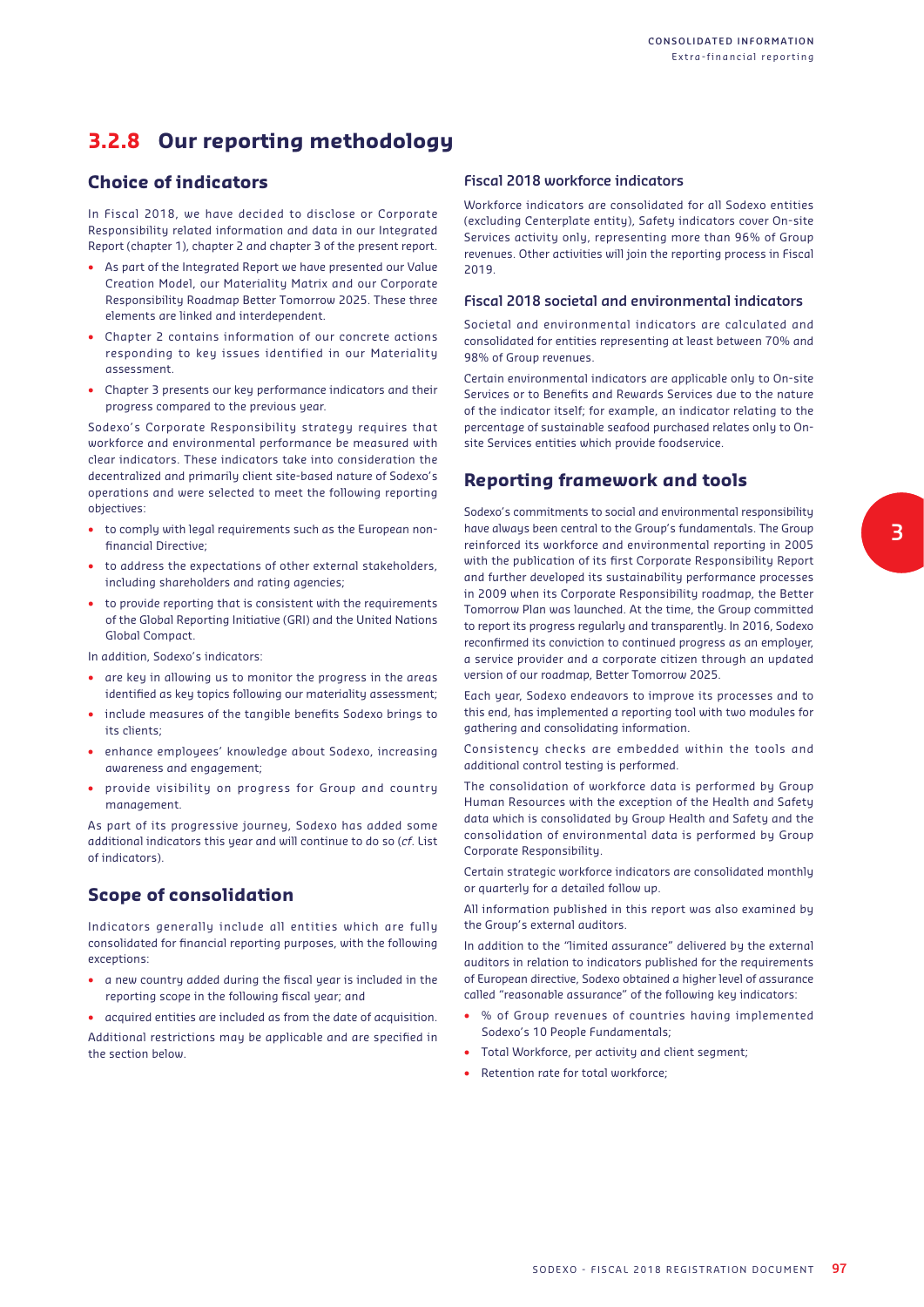- Retention rate for site management:
- Group Employee Engagement Rate;
- % of women's representation on the Board of Directors;
- % of women's representation on the Executive Committee;
- % of women's representation among Group Senior Leaders;
- % of women in management positions;
- % of women's representation in total workforce;
- Number of work related accidents requiring a leave(LTSC);
- % of Group revenues of countries having one or more OHSAS 18001 or ISO 45001 certification:
- % of On-site services revenues of countries having either ISO 22000 or ISO 9001 certification for food safety;
- % of spend with contracted suppliers having signed the Sodexo Supplier Code of conduct;
- % of spend on certified sustainable paper disposables as a % of total paper disposables.

#### **Limitations**

With 432,967 employees (excluding Centerplate), Sodexo is present in 72 countries with differing regulations and operates a significant number of client sites of different sizes and types of activity.

- Certain indicators therefore require some specific explanation as follows:
	- number of work-related accidents requiring a leave:
	- excludes commuting accidents,
	- includes Sodexo workforce only,
	- excludes temporary labor, sub-contracts and other personnel who are not Sodexo employees,
	- may have insignificant differences created by the local differences in the way that work-related illness is accounted for;
	- average number of days absence:
	- includes absences for work-related accidents and illness as well as personal accidents and illness,
	- may have insignificant differences created by the variances in local legislation in accounting for the number of days of absence as some include weekend and others only working days, the minimum number of days of absence from which the absence is recorded varies according to local legislation;
	- the training indicators in the USA (46% of disclosed data) are based on estimation. The estimation is an extrapolation of actual data on 15% of the population. Solutions are under discussion in order to increase the part of actual data disclosed in the next years;
	- the indicators gathered through the Annual site survey are consolidated for a representative number of sites (more than 9,000 in Fiscal 2018), excluding:
	- sites that are closed,
- sub sites of a main site such as an University campus or which has several restaurants, cafeterias, kiosks, etc.,
- sites where Sodexo has a limited activity and where there is no management, supervision or site based Sodexo staff (such as: vending, delivery of meals and maintenance),
- sites where Sodexo has a short term contract (less than 12 months).
- Certain information is extremely difficult to gather given the nature of the Group's activities:
	- Scope 1 and Scope 2 energy consumption and related carbon emissions are extrapolated for the Group based on the energy consumption and carbon emissions calculation for a set of 32 major countries representing 83% of Group revenues. Given the time and resource required for the data gathering for the calculation of energy consumption and the Scope 1 and Scope 2 carbon emissions data, the calculation of carbon emissions for Fiscal 2018 has not been prepared in time for this publication and will be reported subsequently through the CDP(1). We are currently working on eliminating this one year reporting gap;
	- Scope 1 includes energy consumption and carbon emissions related to the fuel consumed by vehicles used by Sodexo as well as from its consumption of natural gas for the offices and sites where Sodexo has operational control;
	- Scope 2 includes the electricity consumption for the offices and sites where Sodexo has operational control and is market-based;
	- Scope 1 and Scope 2 covers a very small part of our emissions, this is why we have started working on our Scope 3 emissions calculation, with on objective to publish the first figures in Fiscal 2019.
- One of Sodexo's missions is to improve quality of life for its employees and all who it serves. Sodexo's services are, in the majority of cases, provided by its own employees on a significant number of client sites where the Company operates throughout the world. The following information is therefore not applicable or not material for Sodexo:
	- preventive or corrective actions with regard to discharges into the atmosphere, water and soil with a significant negative impact on the surrounding environment;
	- consideration of noise and any other activity-specific pollution;
	- land usage;
	- importance of sub-contracting.

#### **Reconciliation tables**

The reconciliation tables for Grenelle II and the GRI are included in the section "Other information" of this report.



<sup>1</sup> **CDP**: formerly named "Carbon Disclosure Project" works with investors, companies and governments to promote reporting and environmental action in order to ensure a sustainable economy, avoid the eff ects of climate change and protect natural resources.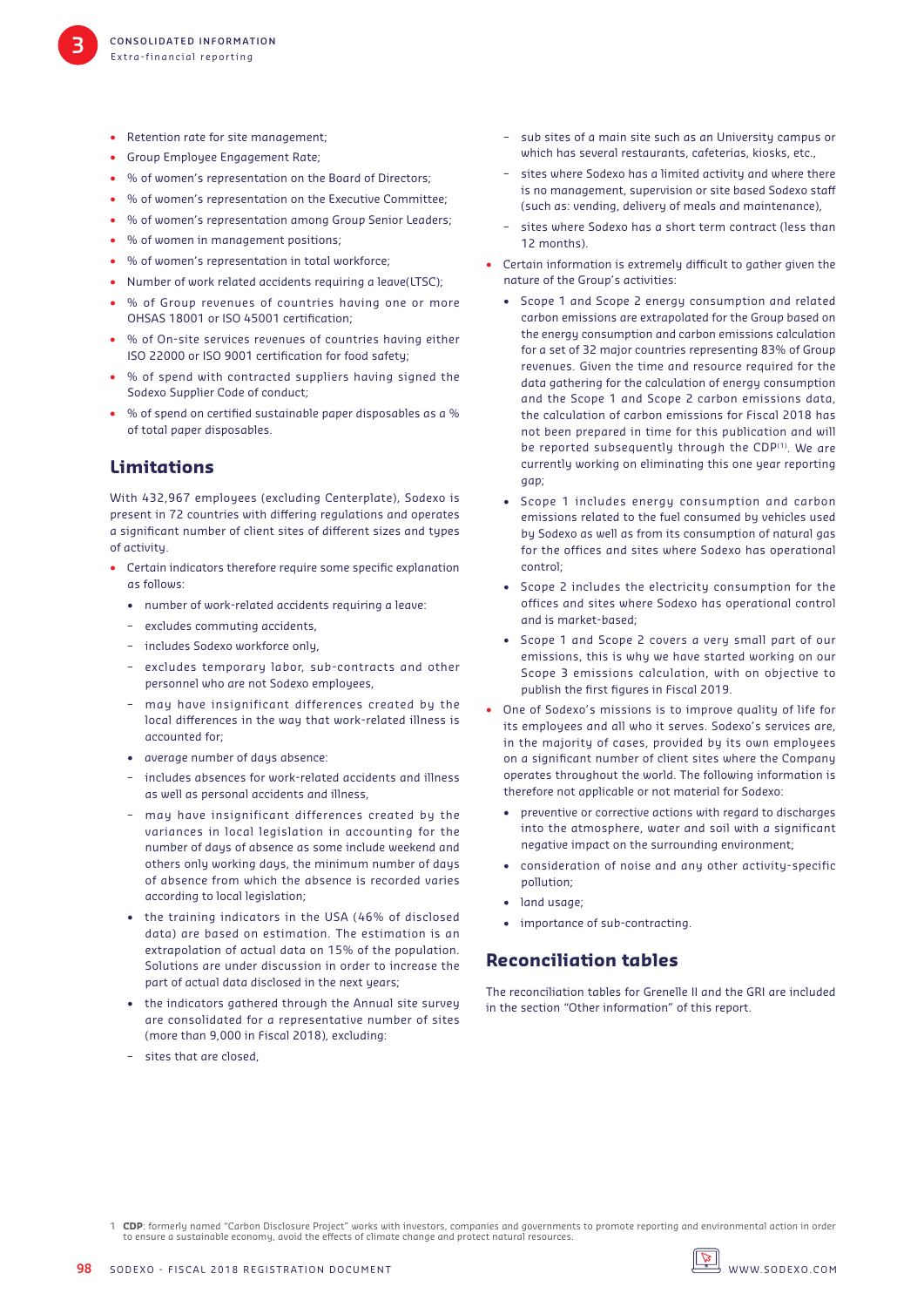### **3.2.9 Report by one of the Statutory Auditors appointed as an independent third party, on the consolidated non-financial performance statement in the Management Report**

*This is a free English translation of the Statutory Auditors' report issued in French and it is provided solely for the convenience of English-speaking readers. This report should be read in conjunction with, and construed in accordance with, French law and professional auditing standards applicable in France.*

#### **Sodexo S.A.**

Head office: 255, quai de la Bataille-de-Stalingrad 92130 Issy-les-Moulineaux

For the year ended August 31, 2018

#### To the shareholders,

In our capacity as an independent third party of Sodexo S.A., certified by the French Accreditation Committee (Comité Français *d'Accréditation* or COFRAC) under number 3-1049<sup>(1)</sup>,, we hereby report to you on the consolidated extra-financial statement for the year ended August 31, 2018, (hereinafter the "Statement"), included in the Group Management Report, in accordance with the legal and regulatory provisions of Articles L.225-102-1, R.225-105 and R.225-105-1 of the French Commercial Code (*Code de commerce*).

#### **Company's responsibility**

It is the Board of Directors's responsibility to prepare a Statement in accordance with the legal and regulatory provisions, including a presentation of the business model, a description of the main extra-financial risks, a presentation of policies applied to mitigate these risks and the outcomes of those policies, including key performance indicators.

The Statement has been prepared applying the procedures of the company, (hereinafter the "Guidelines"), the most significant aspects of which are presented in the Statement (or available on the website or on request, etc.).

#### **Independence and quality control**

Our independence is defined by the provisions of Article L.822-11-3 of the French Commercial Code (*Code de commerce*) and the French Code of Ethics (*Code de déontologie*) for statutory auditors. Moreover, we have implemented a quality control system which includes documented policies and procedures to ensure compliance with applicable ethical rules, professional standards, laws and regulations.

#### **Statutory Auditor's responsibility**

On the basis of our work, it is our responsibility to express an opinion of limited assurance about whether:

- the Statement complies with the provisions of Article R.225-105 of the French Commercial Code (*Code de commerce*);
- the information provided (hereinafter the "Information") is fairly presented in accordance with Article R.225-105-I(2) and II of the French Commercial Code (*Code de commerce*) concerning appropriate due diligence processes and policy outcomes including the key performance indicators on the main risks;

It is our responsibility to express, at the request of the company and outside of the scope of certification, reasonable assurance that information selected by the Company and identified by the symbol √ in chapter 3 of the Management Report has been prepared, in all material respects, in accordance with the Guidelines.

However, it is not our responsibility to issue an opinion on:

- the company's compliance with any other applicable legal provisions, especially with those in accordance with the Duty of Vigilance, with the fight against corruption and with the fiscal fraud;
- the compliance of products and services with applicable regulations.

#### **Conclusion on the fairness of the CSR Information**

#### **Nature and scope of our work**

We performed our work described below in accordance with the articles A. 225-1 and the ones following, of the French Commercial Code, defining the conditions under which the independent third party performs its engagement, and with the professional guidance issued by the French Institute of Statutory Auditors (*Compagnie nationale des commissaires aux comptes* or CNCC) relating to this engagement, and with ISAE 3000 (International standard on assurance engagements other than audits or reviews of historical financial information).

<sup>1</sup> For which the scope is available at www.cofrac.fr.

<sup>2</sup> Refer to the list of key indicators in Appendix 1 of this report.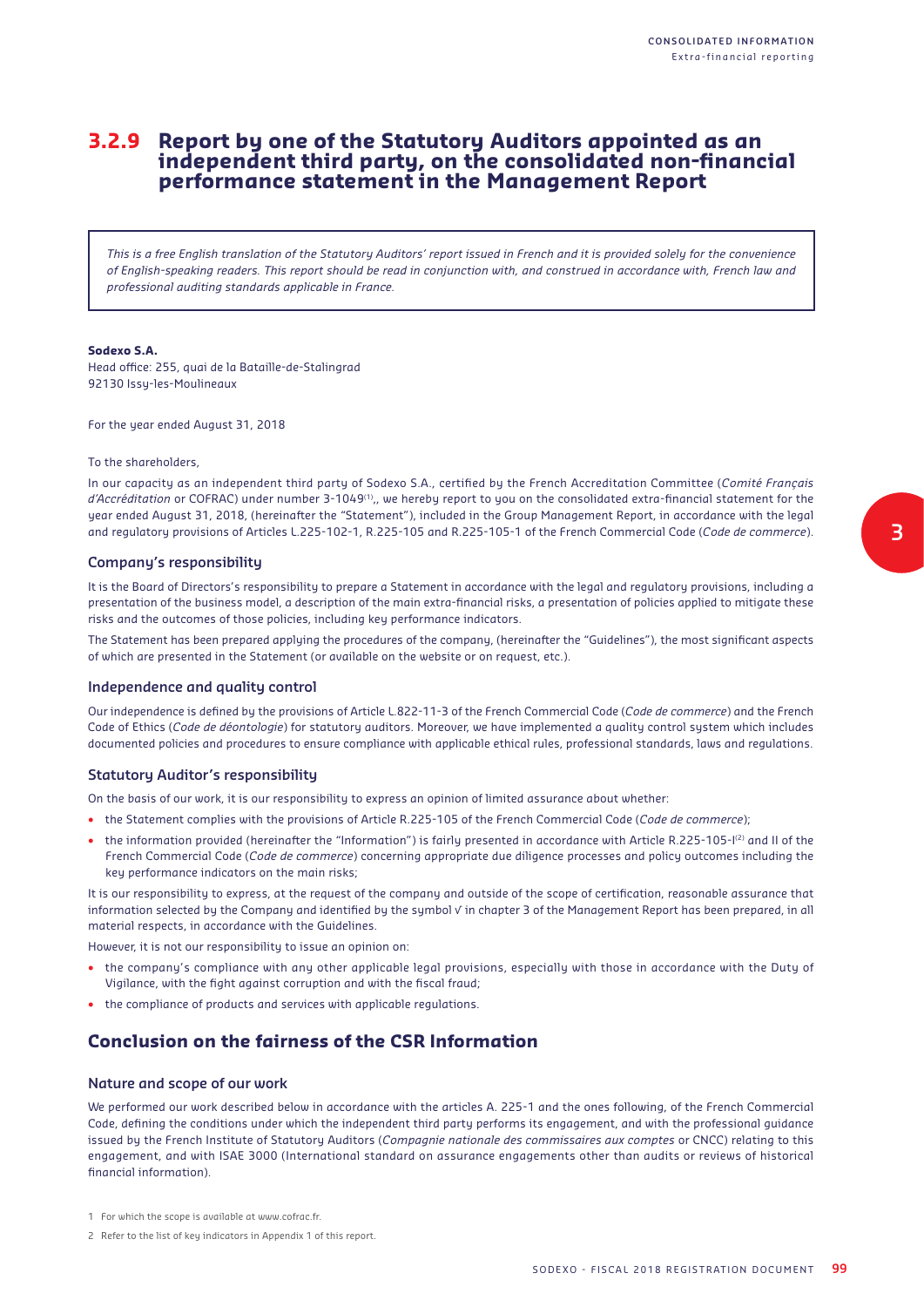We conducted work to form an opinion on the Statement's compliance with legal and regulatory provisions and the fair presentation of the Information therein:

- we gained an understanding of the activity of all companies in the consolidation scope, of the Entity's exposure to the main social and environmental risks relating to the business activity and, if applicable, of its effects on human rights and the fight against corruption, including any related policies and their outcomes;
- we assessed the appropriateness of the Guidelines in terms of their relevance, completeness, reliability, neutrality and clarity, by taking into consideration, where relevant, the sector's best practices;
- we verified that the Statement covers every category of information required under Article L.225-102-1, Paragraph III concerning social and environmental matters as well as respect for human rights, the fight against corruption and against fiscal fraud;
- we verified that the Statement presents the business model and the main risks relating to the Entity's business activity of all companies in the consolidation scope, including – if relevant and proportionate – risks created by business relationships, its products or services, in accordance with disclosures required under Article R.225-105-I, and the policies, appropriate due diligence processes and outcomes, including key performance indicators;
- we verified that the Statement presents disclosures required under article R.225-105-II if they are relevant given the main risks or policies presented;
- we obtained an understanding of the process for identifying, prioritizing and validating main risks;
- we enquired about the existence of internal control and risk management procedures implemented by the company;
- we verified that the Statement covers all companies in the consolidation scope in accordance with Article L.233-16 within the limits specified in the Statement:
- we assessed the data collection process implemented by the entity to ensure the completeness and fair presentation of the policy outcomes and key performance indicators that must be mentioned in the Statement;
- for key performance indicators and a selection of other quantitative outcomes<sup>(1)</sup> that we considered the most important, we set up:
	- analytical procedures to verify that data collected are correctly consolidated and that any changes to the data are consistent,
	- tests of details based on sampling to verify that definitions and procedures are correctly applied and to reconcile data with supporting documents. The work was carried out with a selection of entities contributing to the report<sup>(2)</sup> and represents between 15 to 84% of consolidated data of key performance indicators and outcomes selected for these tests;
- we referred to documentary sources and conducted interviews to corroborate the appropriate due diligence processes that we deemed the most important<sup>(3)</sup> (organization, policies, actions, qualitative outcomes);
- we gained an understanding of the overall consistency of the Statement based on our understanding of the Company.

We believe that the sampling methods and sample sizes we have used, based on our professional judgement, are sufficient to provide a basis for our limited assurance opinion. A higher level of assurance would have required us to carry out more extensive procedures.

#### **Nature and scope of our work**

Our work drew on the skills of nine individuals.

To assist us in conducting our work, we called on our firm's sustainable development and CSR specialists. We conducted ten interviews with the individuals responsible for preparing the Statement.

#### **Conclusion**

Based on our work, we have no material misstatements to report that would call into question the Statement's compliance with the applicable regulatory provisions, or the fair presentation of the information, taken as a whole, in accordance with the Guidelines.

1 Refer to the list of key indicators in Appendix 1 of this report.

2 Entities selected in the context of legal limited assurance: - Sodexo On-Site Services: Sodexo France, Sodexo Finland, Sodexo USA; - Sodexo Benefits & Rewards: Sodexo Pass France: Complementary entities selected under reasonable assurance, outside the scope of accreditation; - On-Site Services: Sodexo UK & Ireland, Sodexo Luxembourg, Sodexo Spain.



<sup>3</sup> Refer to the list of key indicators in Appendix 1 of this report.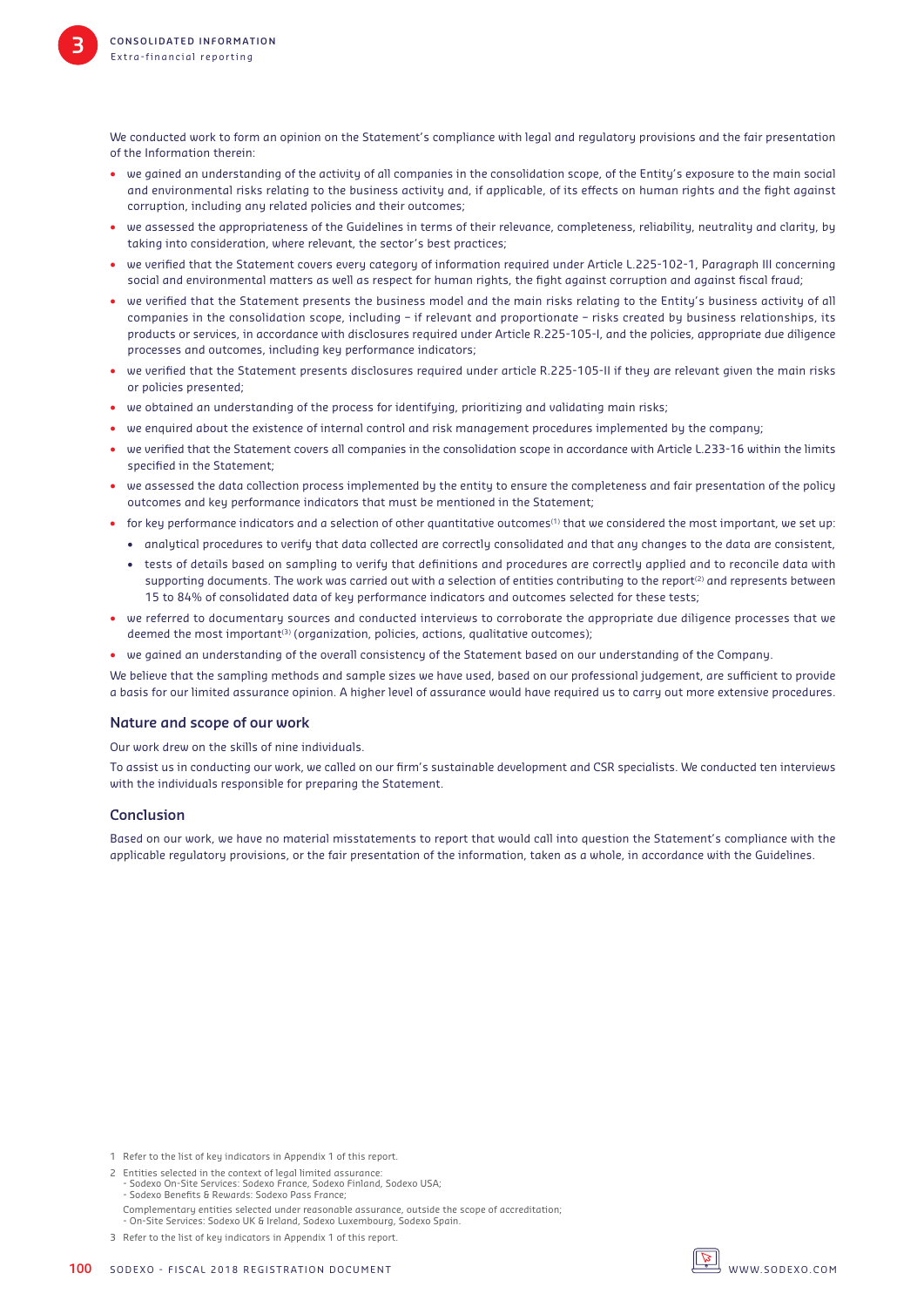## **Reasonable assurance on a selection of CSR Information**

#### **Nature and scope of the work**

For the information selected by the Group and identified by the symbol  $\checkmark$ , our audit consisted of work of the same nature as described in paragraph "Nature and scope of our work" above for CSR information considered the most important, but in more depth, particularly regarding the number of tests.

The selected sample represents between 44% and 63% of the information identified by the symbol  $\checkmark$  published.

We consider that this work enables us to express a conclusion of reasonable assurance for the information selected by the Group and identified by the symbol  $\checkmark$ .

#### **Conclusion**

In our opinion, the information selected by the Group and identified by the symbol  $\checkmark$  is fairly presented, in all material respects, in compliance with the Guidelines.

French original signed by:

Paris-La Défense, November 5, 2018

#### **KPMG SA**

Philippe Arnaud *Partner Sustainability Services* Hervé Chopin *Partner Audit*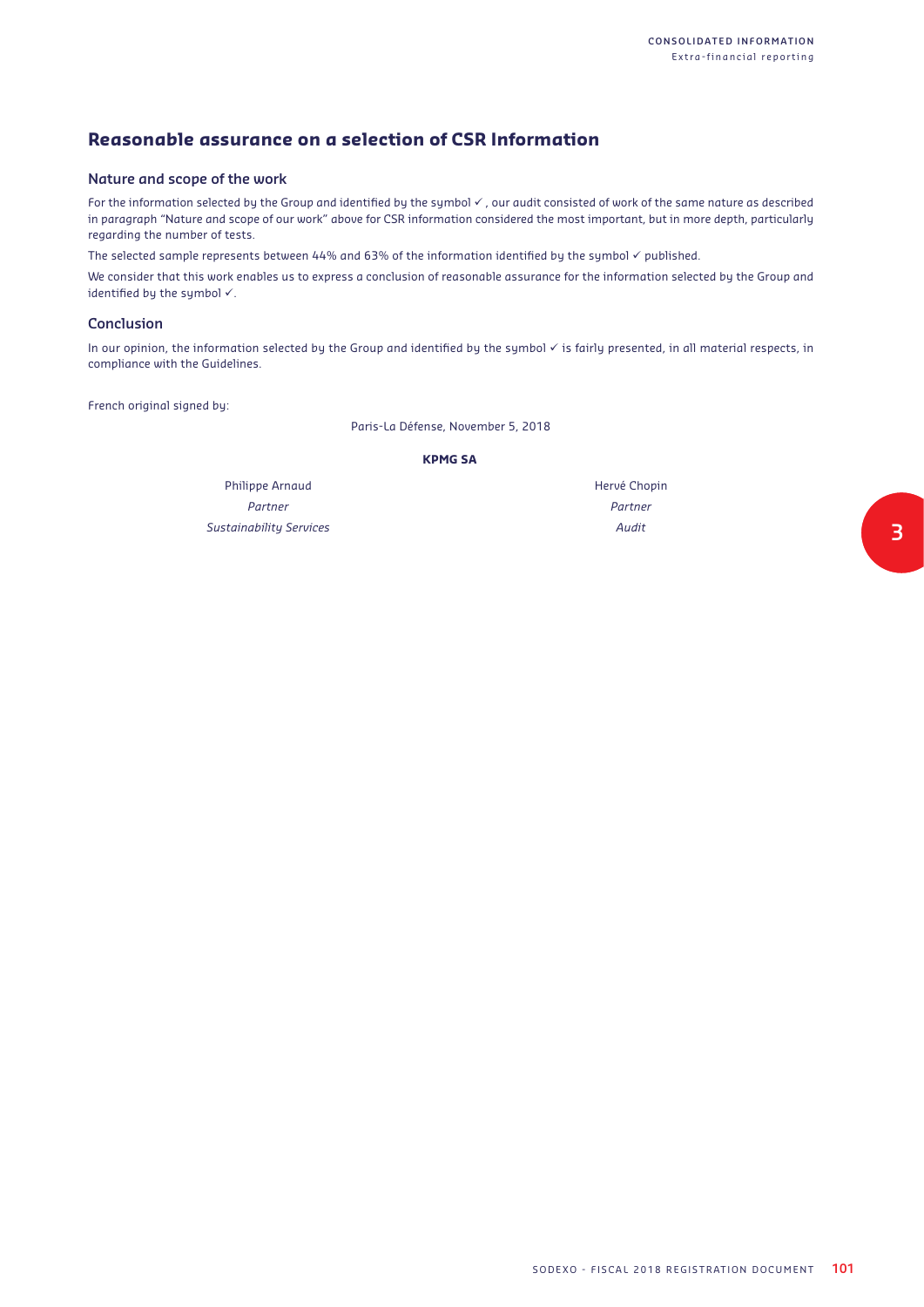## **Appendix 1**

All information published in the Declaration is subject to moderate or reasonable assurance.

The list below shows the information:

- verified with a moderate level of assurance and considered the most important;
- verified with a reasonable level of assurance  $(\checkmark)$ .

| <b>HUMAN RESOURCES INDICATORS</b>                                                                 | <b>LEVEL OF ASSURANCE</b> |
|---------------------------------------------------------------------------------------------------|---------------------------|
| % of Group revenues of countries having implemented Sodexo's 10 People Fundamentals               | ✓                         |
| Total Workforce, per activity and client segment                                                  | ✓                         |
| Retention rate for total workforce                                                                | ✓                         |
| Retention rate for site management                                                                | ✓                         |
| Group Employee Engagement Rate                                                                    | ✓                         |
| Number of Departures related to Resignation of continuous employment excl. site loss              |                           |
| Number of Departures related to Dismissals or Redundancy of continuous employment excl. site loss |                           |
| Number of work days absence due to non-work-related accidents or illness                          |                           |
| Total number of training hours                                                                    |                           |
| % of women's representation on the Board of Directors                                             | ✓                         |
| % of women's representation on the Executive Committee                                            | ✓                         |
| % of women's representation among Group Senior Leaders                                            | ✓                         |
| % of women in management positions                                                                | ✓                         |
| % of women's representation in total workforce                                                    | ✓                         |

| Number of work related accidents requiring a leave (LTSC)                                  |  |  |  |
|--------------------------------------------------------------------------------------------|--|--|--|
| % of Lost time injury rate reduction                                                       |  |  |  |
| % of Group revenues of countries having one or more OHSAS 18001 or ISO 45001 certification |  |  |  |

#### **ENVIRONMENTAL INDICATORS**

|  |  |  |  |  |  | Scope 1 and Scope 2 emissions energy consumption |
|--|--|--|--|--|--|--------------------------------------------------|
|--|--|--|--|--|--|--------------------------------------------------|

Scope 1 and Scope 2 (market based) emissions

% reduction in carbon emissions (compared to 2011 baseline) absolute

% reduction in carbon emissions (compared to 2011 baseline) intensity

% of client sites implementing heightened awareness and behaviour steps to reduce their consumption of energy

% of client sites implementing heightened awareness and behaviour steps to reduce their consumption of blue water

% of client sites implementing equipment and processes steps to reduce their organic waste

% of client sites implementing equipment and processes steps to reduce their non-organic waste

% of Group revenues of countries employing environmental resources